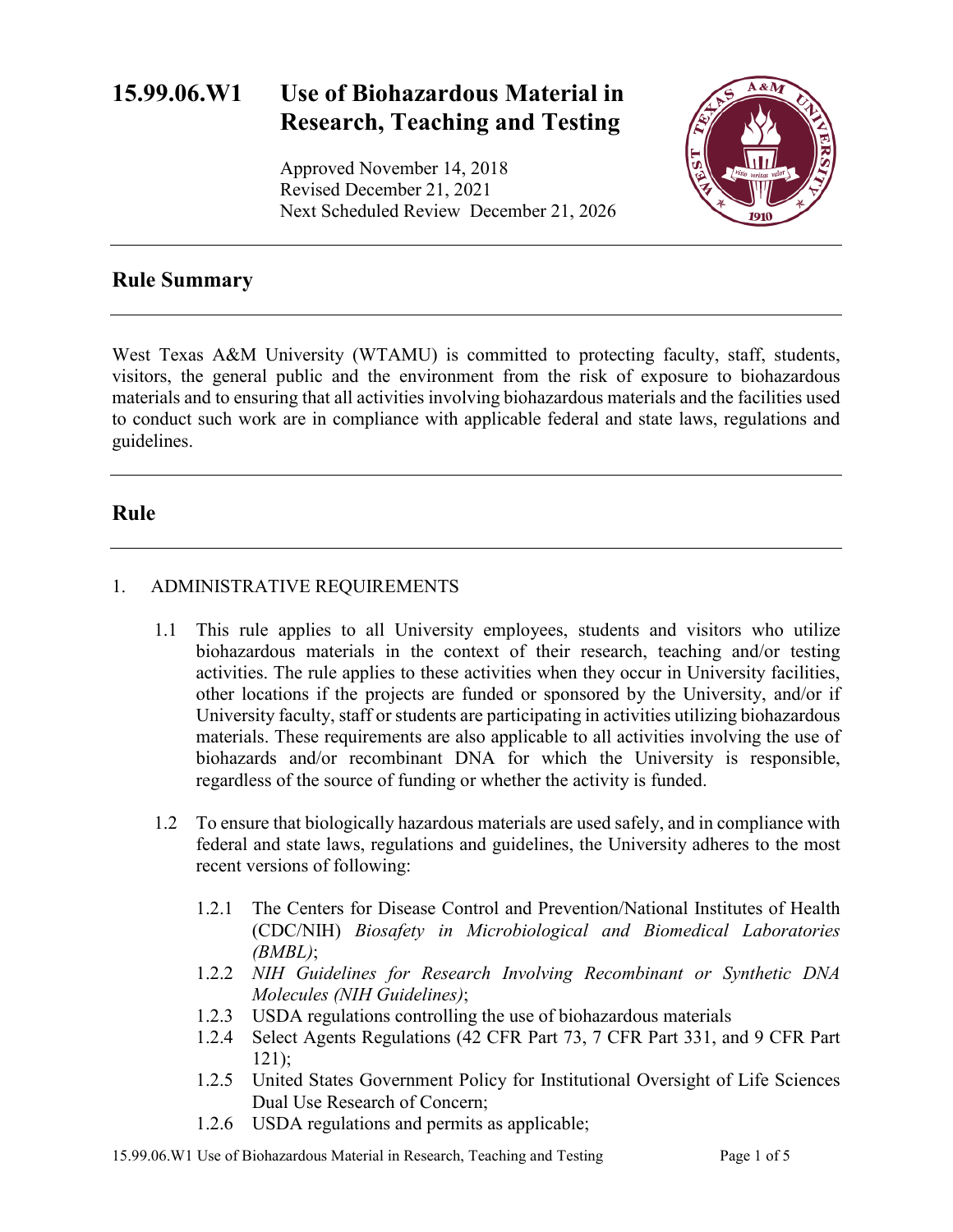- 1.2.7 CDC's Etiologic Agent Import Permit Program import permit requirements; and
- 1.2.8 State of Texas Health and Safety Code §§81.301 81.306 and Texas Administrative Code §§96.101 – 96.301
- 1.2.9 In the case of conflict between requirements of the regulatory agencies, the more protective regulations shall prevail, as appropriate.
- 1.3 The storage and use of biohazardous materials within the University, whether for research, teaching or testing purposes, shall be described in an Institutional Biosafety Committee (IBC) Permit Application. The permit application is designed to capture relevant information regarding the appropriate use of the biohazardous materials in research, teaching or testing activities.
	- 1.3.1 IBC approval of the permit application and issuance of an IBC permit is required prior to possession or use of biohazardous materials.
	- 1.3.2 All modifications to approved storage and use of biohazardous materials must be approved prior to initiation of the changes.
- 1.4 Laboratory principal investigators must register with either the Department of Health and Human Services (HHS)/Centers for Disease Control and Prevention (CDC)/Division of Select Agents and Toxins (DSAT) or U.S. Department of Agriculture (USDA)/Animal and Plant Health Inspection Service (APHIS)/Agriculture Select Agent Services (AgSAS) (collectively known as the Federal Select Agent Program) prior to possession, use, or transfer any select agent or toxin, including receipt of select agents and toxins from outside the United States.

#### 2. INSTITUTIONAL OFFICIAL

- 2.1 The WTAMU President/CEO has appointed the Vice President for Research and Compliance to serve as the Institutional Official (IO) with administrative authority to commit institutional resources to ensure that the use of biohazardous materials will comply with system, state and federal requirements.
- 2.2 The IO has been delegated authority by the WTAMU President/CEO to appoint and remove members of the IBC.
- 2.3 The IO ensures ongoing compliance with applicable state and federal law and may collaborate with appropriate institutional officials to place sanctions on faculty failing to comply with these laws or failing to comply with System regulation, University policies, procedures and guidelines.

#### 3. INSTITUTIONAL BIOSAFETY COMMITTEE (IBC)

- 3.1 The IBC shall meet the membership requirements articulated in the current version of the *NIH Guidelines.*
- 3.2 The IBC is responsible for developing written procedures, including procedures relating to the review of Biohazardous Materials protocols and reporting guidelines.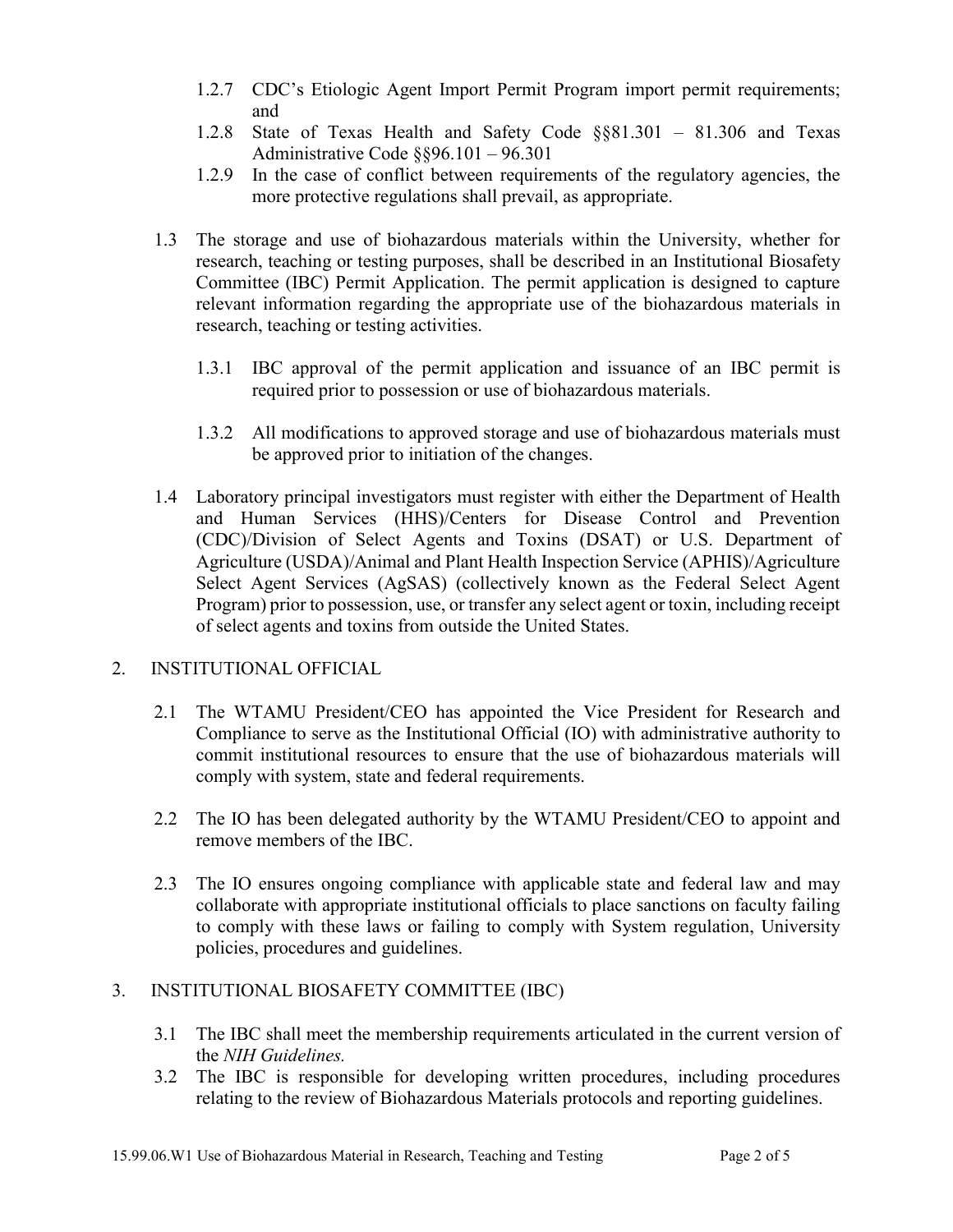- 3.3 The IBC is responsible for the review and approval of all activities involving the use of biohazardous materials, to assess and set containment levels for activities utilizing biohazardous materials, and to notify faculty of the outcome of this review.
- 3.4 The IBC will regularly review approved research, teaching, and other activities at intervals appropriate to the degree of risk, but no less than once per year.
- 3.5 The IBC will review activities involving the use of biohazardous materials in accordance with the criteria outlined in the most current versions of the *NIH Guidelines*, select agent regulations, the BMBL, and other federal, state, and University rules and procedures.
- 3.6 The IBC may suspend or terminate approval for the use of biohazardous materials if such use poses a risk to personnel, public health and safety, or for issues of noncompliance.
- 3.7 The storage and use of biohazardous materials within the University, whether for research, teaching, or testing purposes, shall be described in an IBC Protocol Application (Protocol). The Protocol is a form designed to capture relevant information regarding the appropriate use of the biohazardous materials in research, teaching, or testing activities.
- 3.8 IBC approval is required prior to possession or use of biohazardous materials.

### 4. RESPONSIBILITIES OF THE BIOLOGICAL SAFETY OFFICER

- 4.1 The Institutional Official shall appoint a Biological Safety Officer if:
	- 4.1.1 It engages in large-scale research or production activities involving viable organisms containing recombinant or synthetic nucleic acid molecules or
	- 4.1.2 It engages in recombinant or synthetic nucleic acid molecule research at BL3 or  $BIA$ .
- 4.2 Biological Safety Officer's duties include, but are not limited to, those articulated in the most recent version of the *NIH Guidelines*.

#### 5. RESPONSIBILITIES OF THE PRINCIPAL INVESTIGATOR

- 5.1 Principal investigators are primarily responsible for compliance with all federal and state laws and regulations involving activities covered by this rule and are responsible for:
	- 5.1.1 Assuring all responsibilities of principal investigators articulated in the most recent version of the *NIH Guidelines* are met;
	- 5.1.2 Assuring all activities with biohazardous materials are appropriately reviewed and approved prior to initiating any activities or changes to approved activities. Regardless of funding sources, an IBC permit application must be prepared and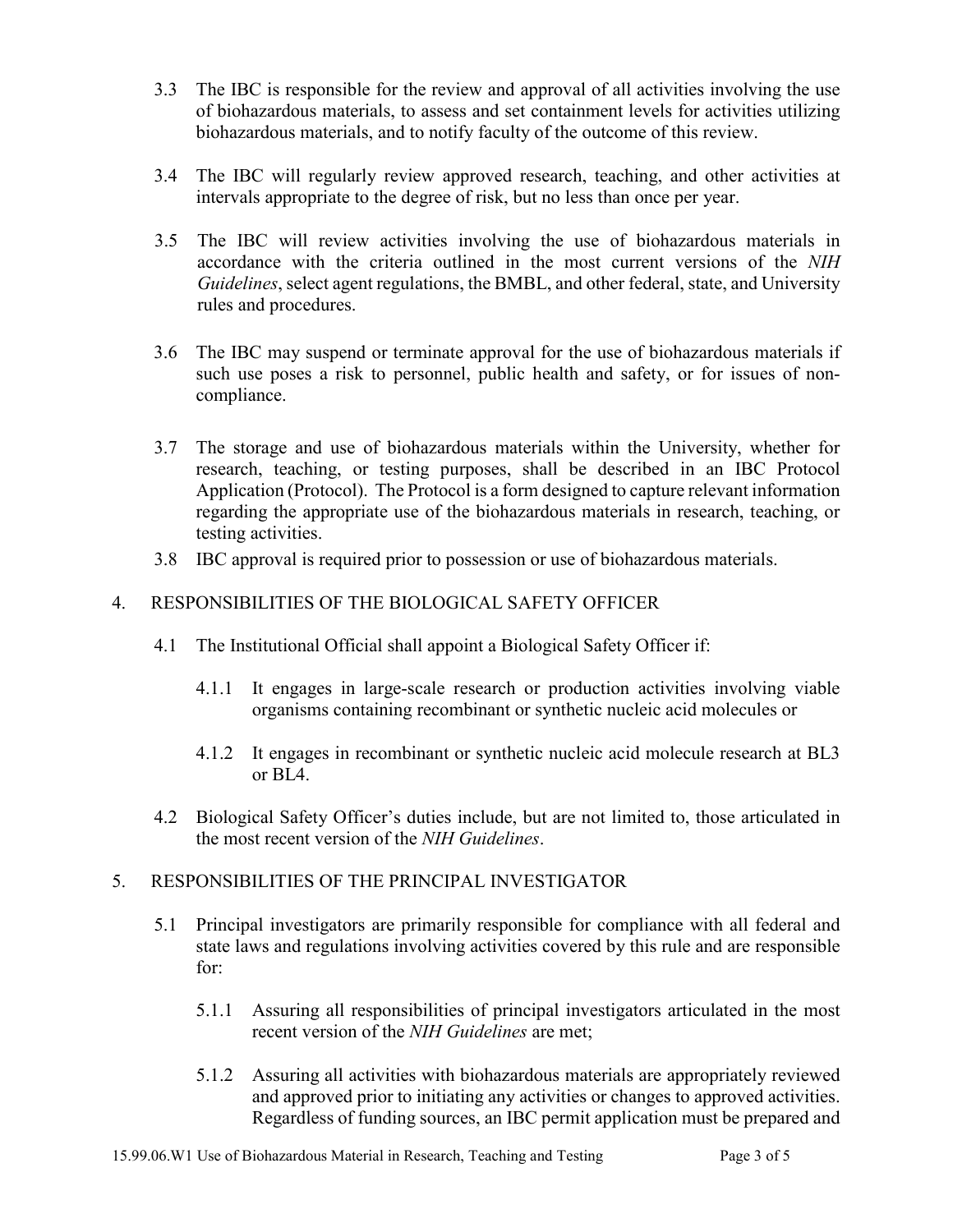signed by the principal investigator and must be reviewed and approved by the IBC. If research is collaborative or involves other institutions, approval must be obtained from each institution;

- 5.1.3 Assuring that conduct of research, teaching or testing activities involving biohazardous materials is restricted to that described in the approved IBC permit or approved amendments and is in congruence with funding grants, if applicable;
- 5.1.4 Assuring that all participants in activities with biohazardous materials are appropriately qualified through training and education to perform their responsibilities as listed in the IBC permit application;
- 5.1.5 Assuring that all participants in activities with biohazardous materials are enrolled in an Occupational Health and Safety program, if required;
- 5.1.6 Abiding by all determinations of the IBC, including, but not limited to directives to terminate participation in designated research, teaching or testing activities;
- 5.1.7 Notifying the IBC as soon as possible after the discovery of any reportable incident or non-compliance that involves biohazardous materials.

## **Related Statutes, Policies, or Requirements**

[Select Agents Regulations \(7 CFR Part 331, 9 CFR Part 121, and 42 CFR Part 73\)](https://www.selectagents.gov/sat/exclusions/index.htm) [NIH Guidelines for Research Involving Recombinant or Synthetic Nucleic Acid Molecules \(NIH](http://osp.od.nih.gov/office-biotechnology-activities/biosafety/nih-guidelines)  [Guidelines\)](http://osp.od.nih.gov/office-biotechnology-activities/biosafety/nih-guidelines) [Biosafety in Microbiological and Biomedical Laboratories \(BMBL\)](https://www.cdc.gov/biosafety/publications/bmbl5/index.htm) [Texas Health & Safety Code §§ 81.301 –](http://www.statutes.legis.state.tx.us/Docs/HS/htm/HS.81.htm#81.301) 81.306 [System Regulation 15.99.05,](http://policies.tamus.edu/15-99-05.pdf) *Research Compliance* System Regulation 15.99.06, *[Use of Biohazards in Research, Teaching and Testing](http://policies.tamus.edu/15-99-06.pdf)* [System Policy 24.01,](http://policies.tamus.edu/24-01.pdf) *Risk Management* [System Regulation 24.01.01,](http://policies.tamus.edu/24-01-01.pdf) *Health and Safety*

### **Definitions**

Biohazardous Material: Material containing (a) biological agents (bacteria, rickettsia, fungi, viruses, protozoa, parasites and prions) that may cause disease in humans, animals or plants; (b) recombinant or synthetic nucleic acid molecules as defined in the National Institutes of Health (NIH) *NIH Guidelines for Research Involving Recombinant or Synthetic Nucleic Acid Molecules* (*NIH Guidelines*), (c) plant pests as defined by the U.S. Department of Agriculture (USDA) Animal and Plant Health Inspection Service (APHIS) and the Coordinated Framework for Regulation or Biotechnology; (d) human and non-human primate blood, tissue, cells and cell lines;

15.99.06. W1 Use of Biohazardous Material in Research, Teaching and Testing Page 4 of 5